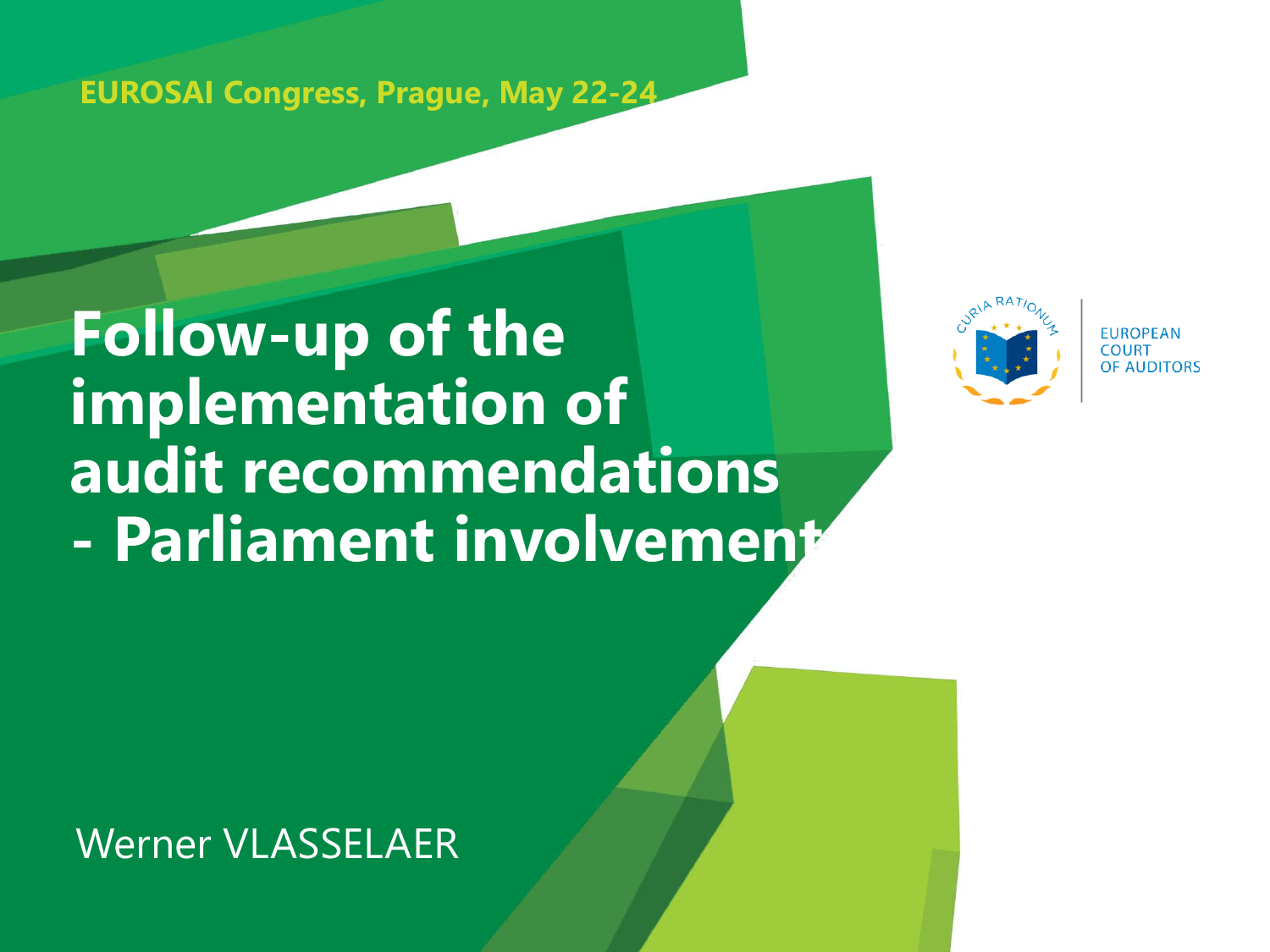## **Statement**

## The active Parliament involvement is needed to achieve the recommendations results

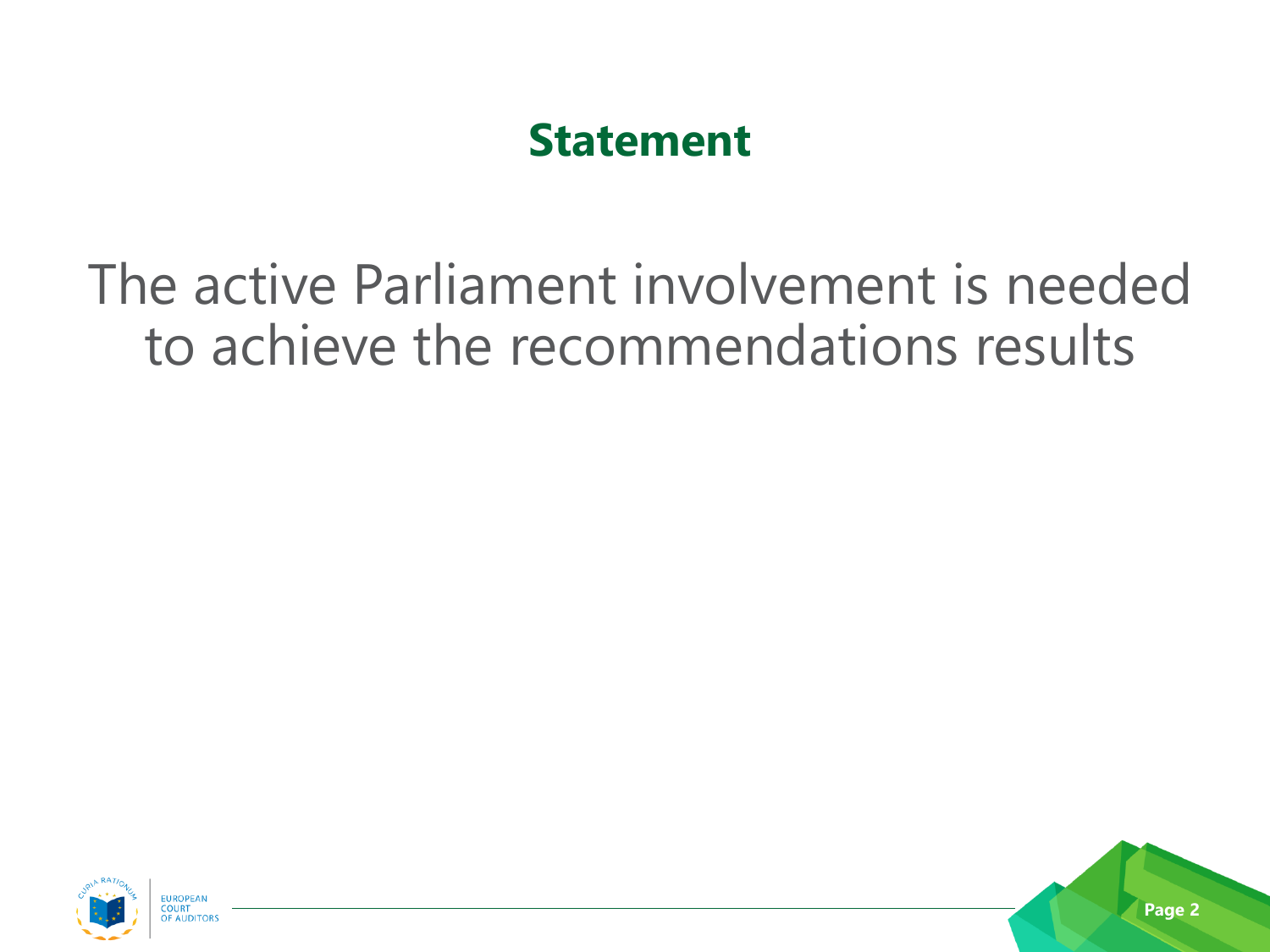## **Follow-up at the ECA**

- All relevant recommendations are followed-up
	- Recommendations that are no longer relevant or that were already followed up are excluded from the scope.
	- The follow-up of the implementation of recommendations solely addressed to member states is not part of this task.
- Involvement of all audit chambers
- Stages of the follow-up process:
	- Analysis of the Commission´s recommendation database;
	- Documentary review;
	- Obtaining and analysing evidence on the specific actions taken by the auditee;
	- Meetings, video conferences, etc.;
	- Preliminary assessment (level of implementation and timeliness)
	- Sending clearing letters containing the preliminary findings;
	- Analysing auditees replies;
	- Sending final analysis to auditees;
	- Drafting and clearing of the consolidated follow-up review report.
- Results are published in the ECA annual report on performance

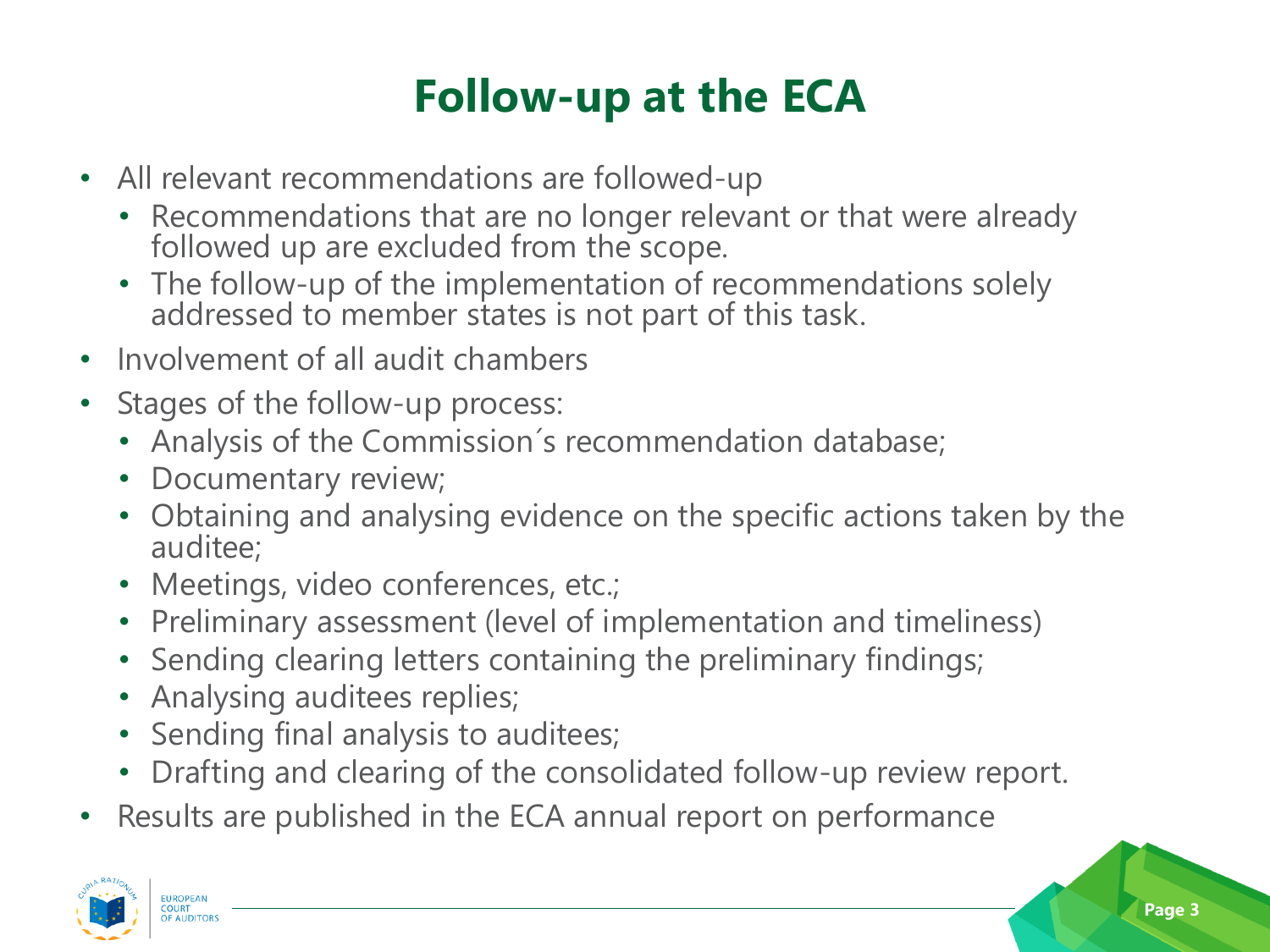## **Results of the follow-up review exercise**

In comparison to the previous year, how have our auditees addressed our recommendations?



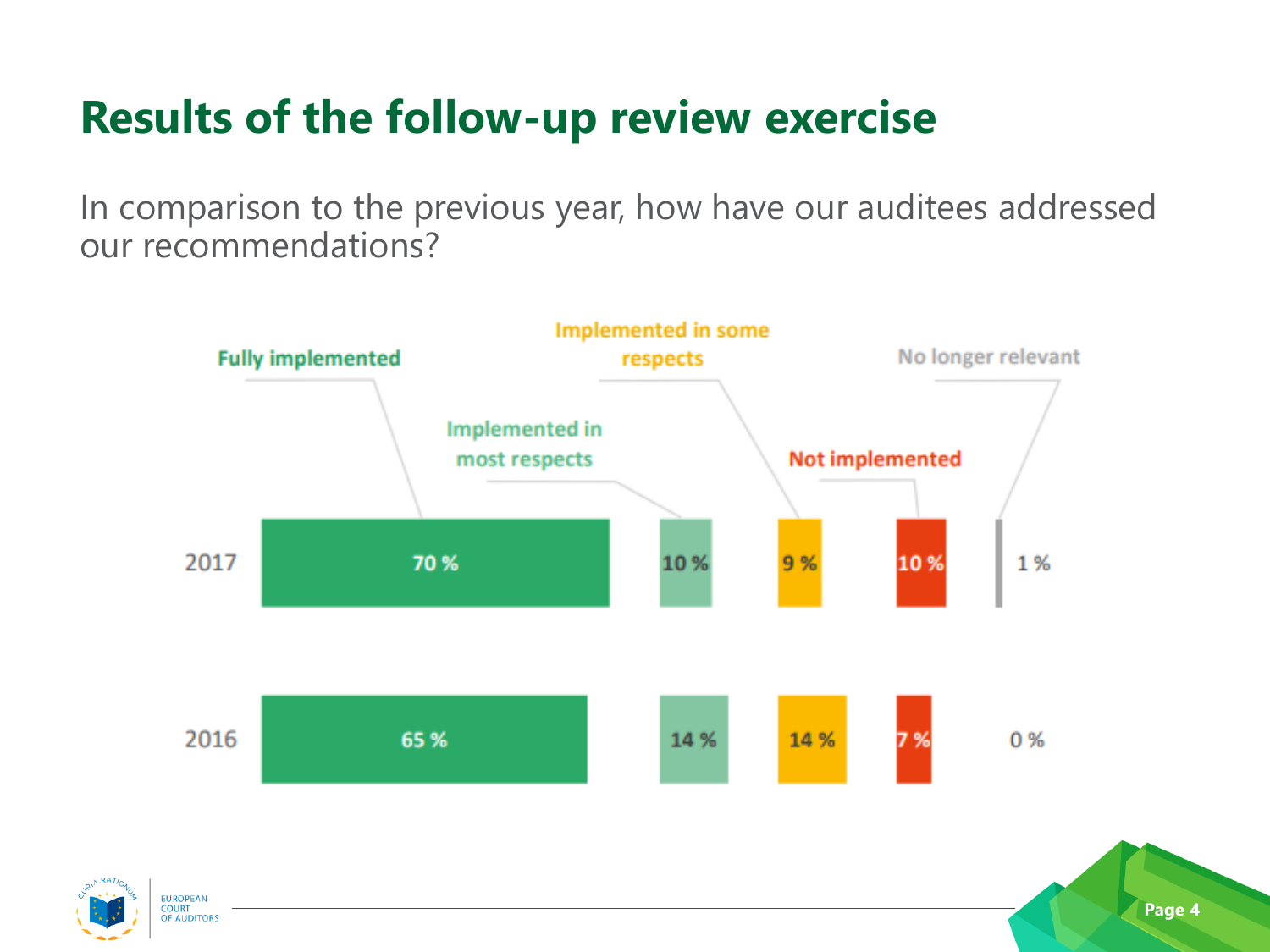## **Results of the follow-up review exercise**

How timely have auditees addressed our recommendations?



Results of the 2020/2021 follow-up review exercise (2017 special reports)



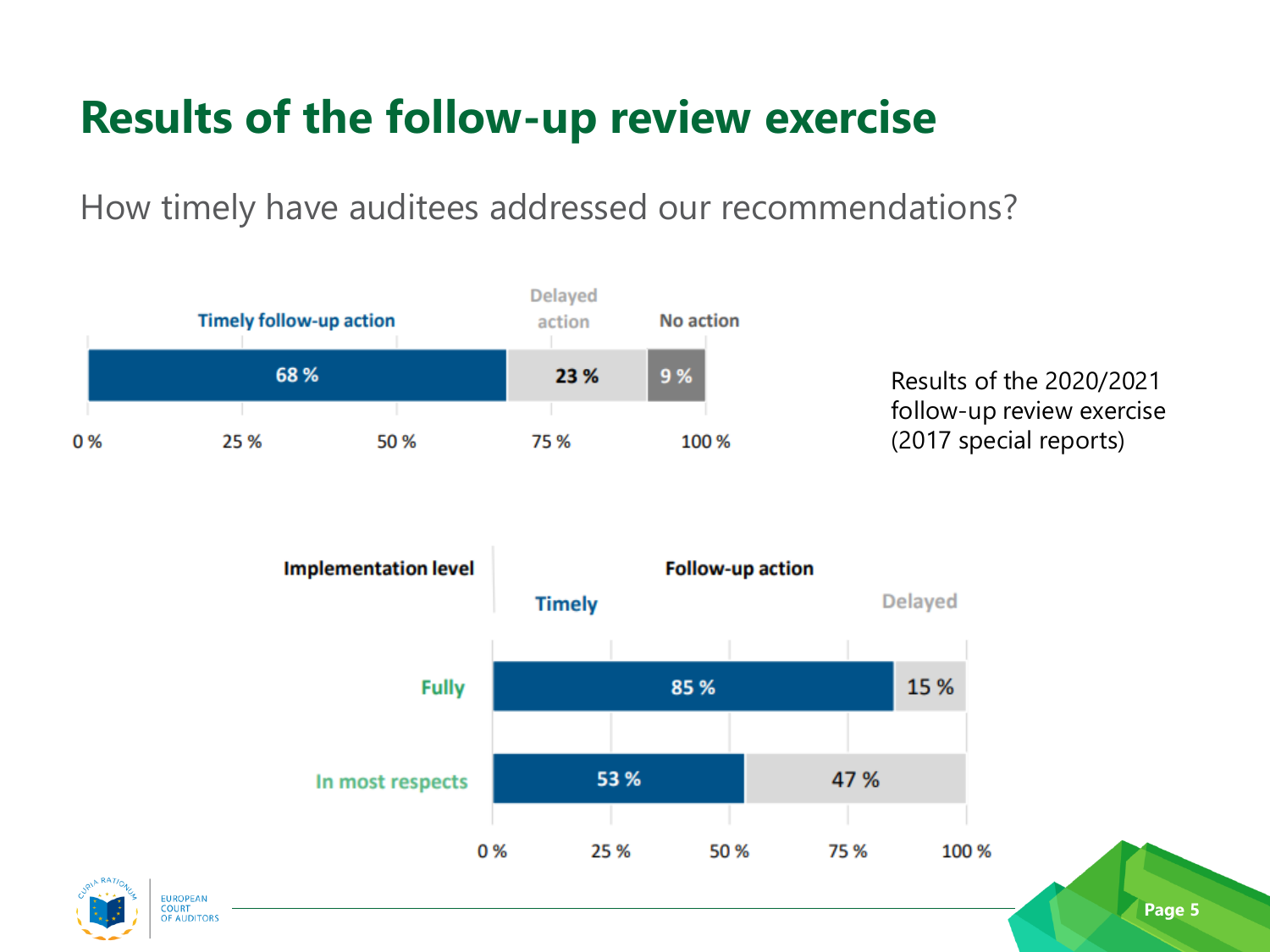## **Results of the follow-up review exercise**

The level of implementation correlates with auditees' acceptance of audit recommendations

| Implementation<br>level                | <b>Acceptance level</b> |                           |              |
|----------------------------------------|-------------------------|---------------------------|--------------|
|                                        | Accepted                | <b>Partially accepted</b> | Not accepted |
| <b>Fully implemented</b>               | 74%                     | 84%                       | 0%           |
| <b>Implemented in</b><br>most respects | 12%                     | 4%                        | 9%           |
| <b>Implemented</b> in<br>some respects | 10%                     | 0%                        | 18%          |
| <b>Not implemented</b>                 | 4%                      | 12%                       | 73 %         |

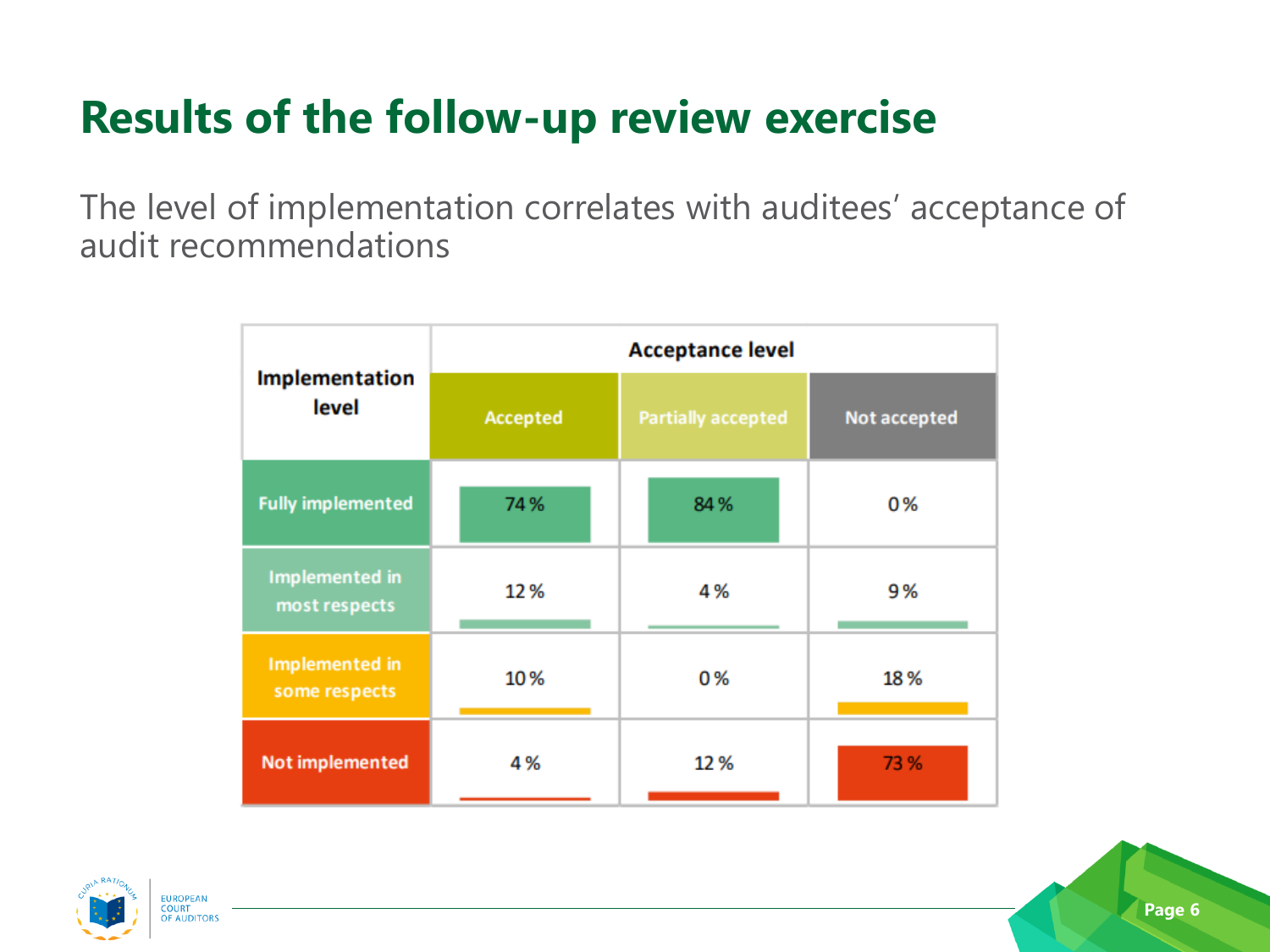## **Relations with the European Parliament**

- The ECA's work is relevant for the 23 standing EP committees and EP delegations
- **E** Committee on Budgetary Control  $(CONT) = our main$  partner in the EP
- ARs and SARs presented at public hearings of responsible Commissioners for discharge
- Not all ECA special reports, reviews or opinions are presented to the EP; selection by committee coordinators
- Joint presentations possible
- $\blacksquare$  Annual consultation of the Conference of Committee Chairs for the ECA work programme



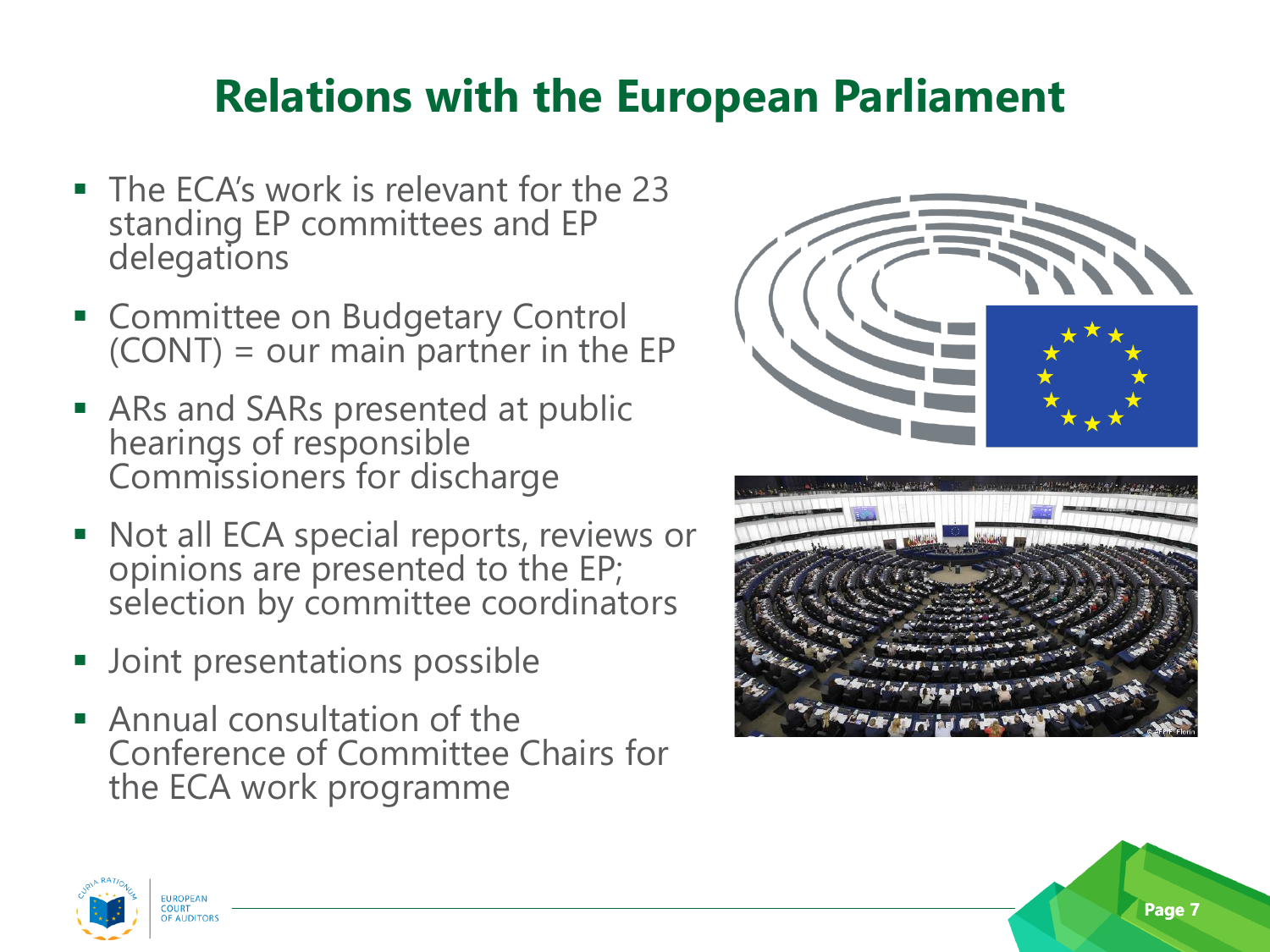#### **How is the European Parliament considering our reports and recommendations?**

- **Two main procedures:** 
	- **E** Many of our reports are presented and discussed in Parliamentary committees, in particular the Committee on Budgetary Control (CONT)
	- **EXTERGHT Are reports are a fundamental part of the annual discharge procedure** = The European Parliament's decision on whether to approve of the implementation of the EU budget for a given year
- Our presentations are opportunities to
	- **.** highlight our reports' key messages, observations and recommendations
	- prompt action
	- improve the stakeholders' understanding of our work
	- support decision-making
	- receive feedback, learn and improve our work
	- **Exercise is contributed** Figures **Figures**
	- enhance the ECA's reputation and visibility
		- ➢Ultimately, presenting our reports to the EU legislators allows us to **increase the concrete impact of our work, in particular through our recommendations**



**OF AUDITORS**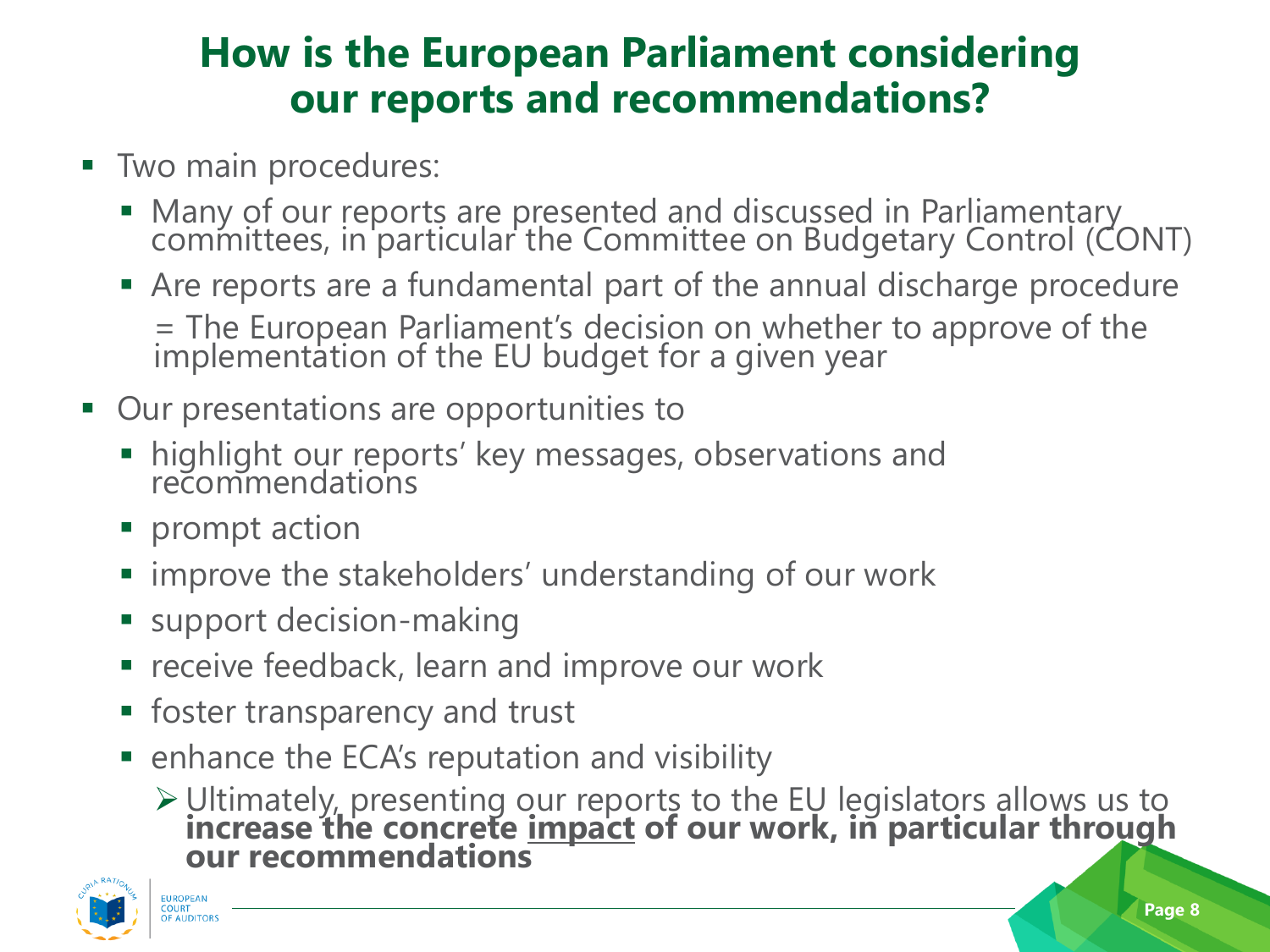#### **Discussion of ECA reports in Parliamentary committees**



**EUROPEAN COURT<br>OF AUDITORS**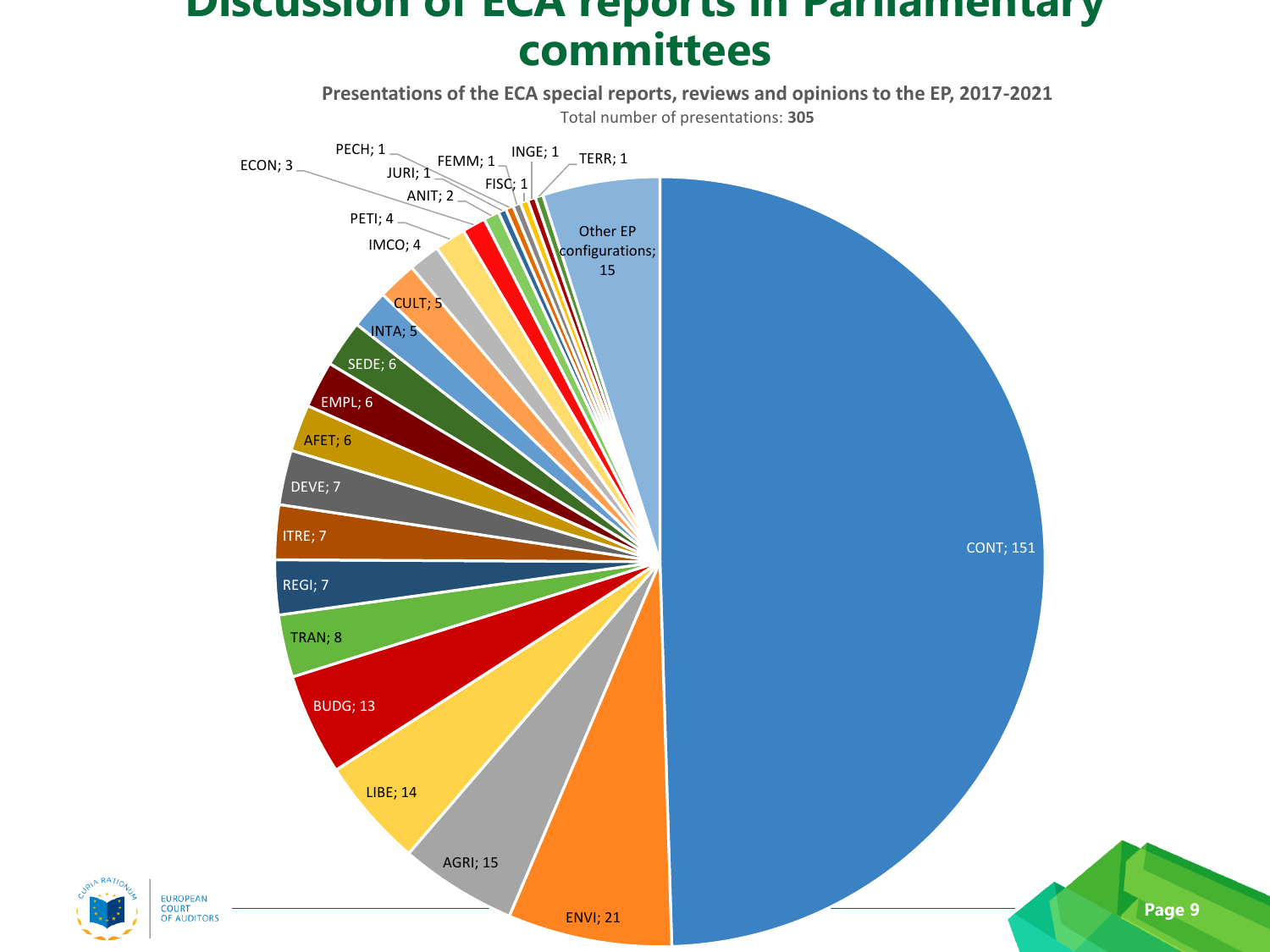#### **Presenting our reports to the European Parliament - How does it work in practice?**

- **Presentations are normally given by the ECA reporting Member**
- Public meetings with documents available online
- Live video streaming and recording with interpretation in EU languages
- High-level audience: MEPs, COM, Council, management level and expert staff
- Political debates and exchanges of views
- **EXE** Subsequently, there is a **CONT Working Document:** 
	- It is the Parliament's reaction to the ECA report
	- The Working Document provides an additional basis for the auditee to implement recommendations.
	- It also feeds into the forthcoming discharge procedure

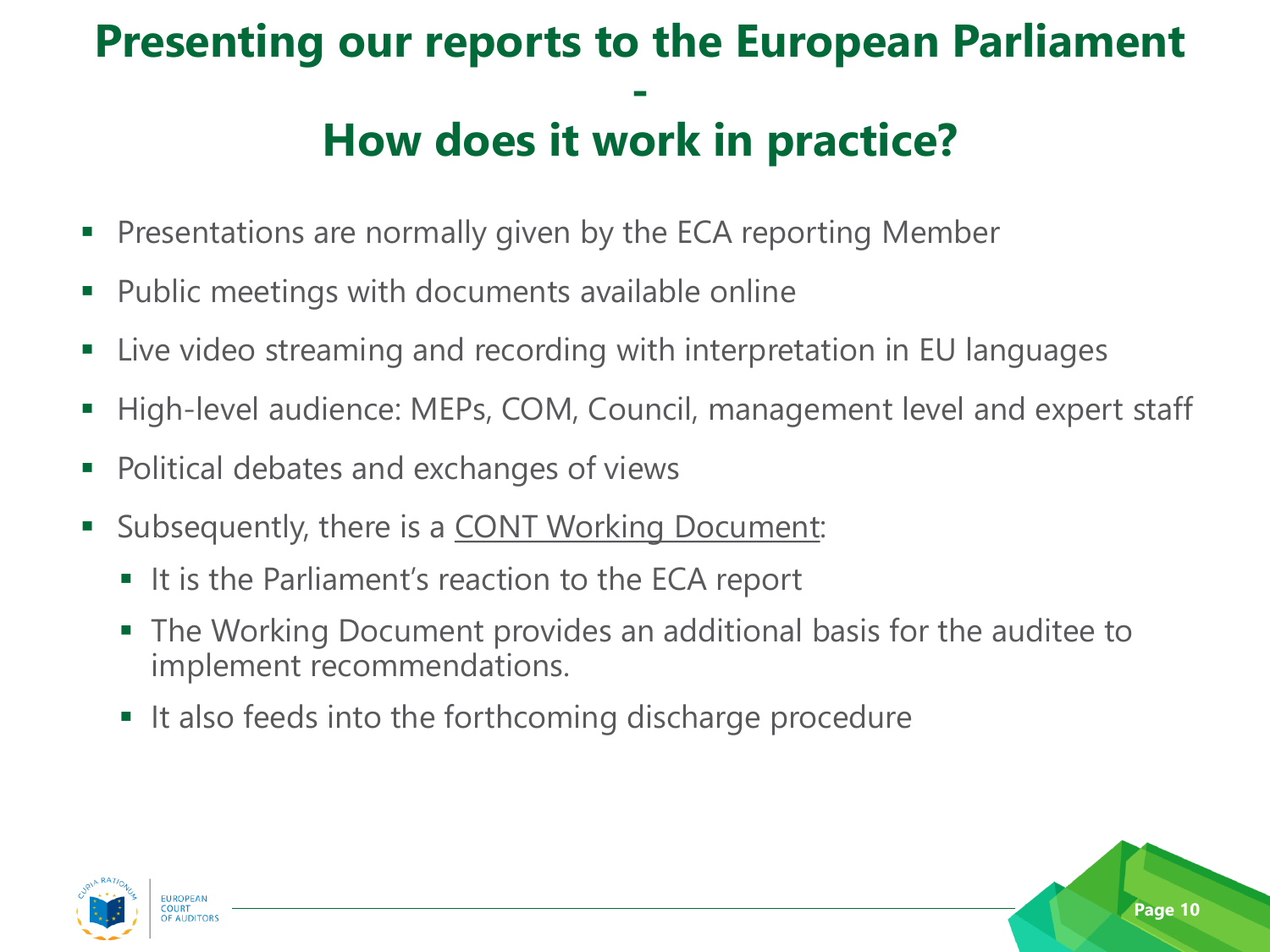## **Examples of reactions in CONT Working Documents relating to individual Special Reports**

- "The European Parliament welcomes the Court's special report, its findings and the Commission's readiness to implement the recommendations"
- The European Parliament welcomes the Court's special report, its findings and recommendations"
- "The European Parliament calls on the Commission to follow the ECA recommendation to…"
- "The European Parliament fully supports the Court's recommendations and calls on the Commission to…"
- "The European Parliament calls on the Commission to report back to the Parliament on their follow-up to this report's recommendations in 6 months' time."

#### **Example of reaction in the annual discharge decisions**

• "The European Parliament takes note of the Court's follow-up on its recommendations made in its annual report and welcomes the fact that the Commission had implemented three of them in full and one partially";